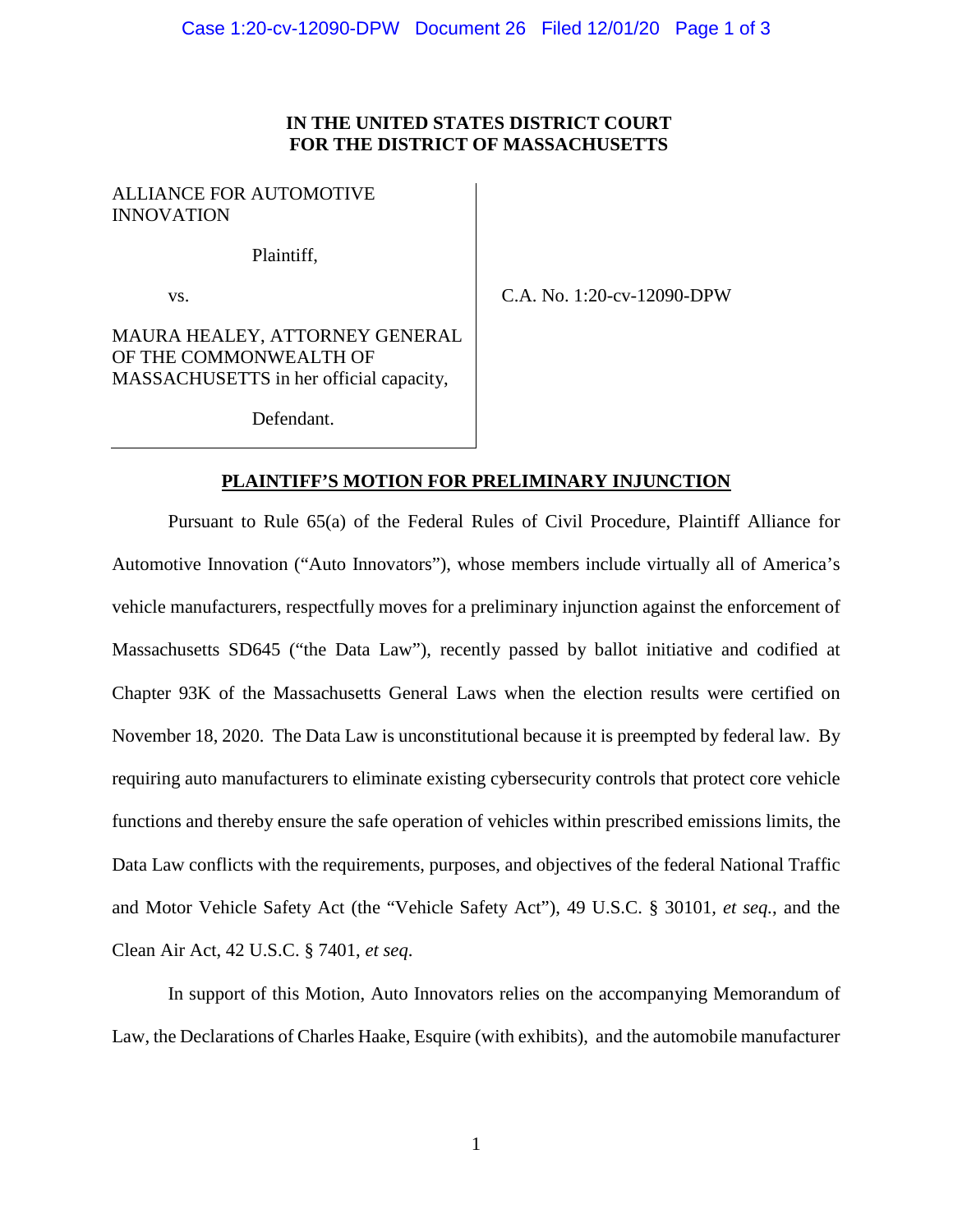#### Case 1:20-cv-12090-DPW Document 26 Filed 12/01/20 Page 2 of 3

declarations filed herewith. For the convenience of the Court, a proposed Order of Preliminary Injunction is attached here as Exhibit A.

#### **REQUEST FOR ORAL ARGUMENT**

Pursuant to Local Rule 7.1(d), Auto Innovators respectfully requests oral argument on this Motion for Preliminary Injunction. Because the law Auto Innovators seeks to enjoin is scheduled to take effect on December 18, 2020, Auto Innovators respectfully requests oral argument on December 17, 2020, or as soon thereafter as the Court's schedule permits.

Respectfully submitted,

# ALLIANCE FOR AUTOMOTIVE INNOVATION

By its attorneys,

*/s/ Laurence A. Schoen*  Laurence A. Schoen, BBO # 633002 Elissa Flynn-Poppey, BBO# 647189 Andrew N. Nathanson, BBO#548684 MINTZ, LEVIN, COHN, FERRIS, GLOVSKY, AND POPEO, P.C. One Financial Center Boston, MA 02111 Tel: (617) 542-6000 lschoen@mintz.com eflynn-poppey@mintz.com annathanson@mintz.com

Andrew J. Pincus (*pro hac vice*) Erika Z. Jones (*pro hac vice*) Archis A. Parasharami (*pro hac vice*) Eric A. White (*pro hac vice*) MAYER BROWN LLP 1999 K Street, NW Washington, DC 20006 Tel: (202) 263-3000 apincus@mayerbrown.com ejones@mayerbrown.com aparasharami@mayerbrown.com eawhite@mayerbrown.com